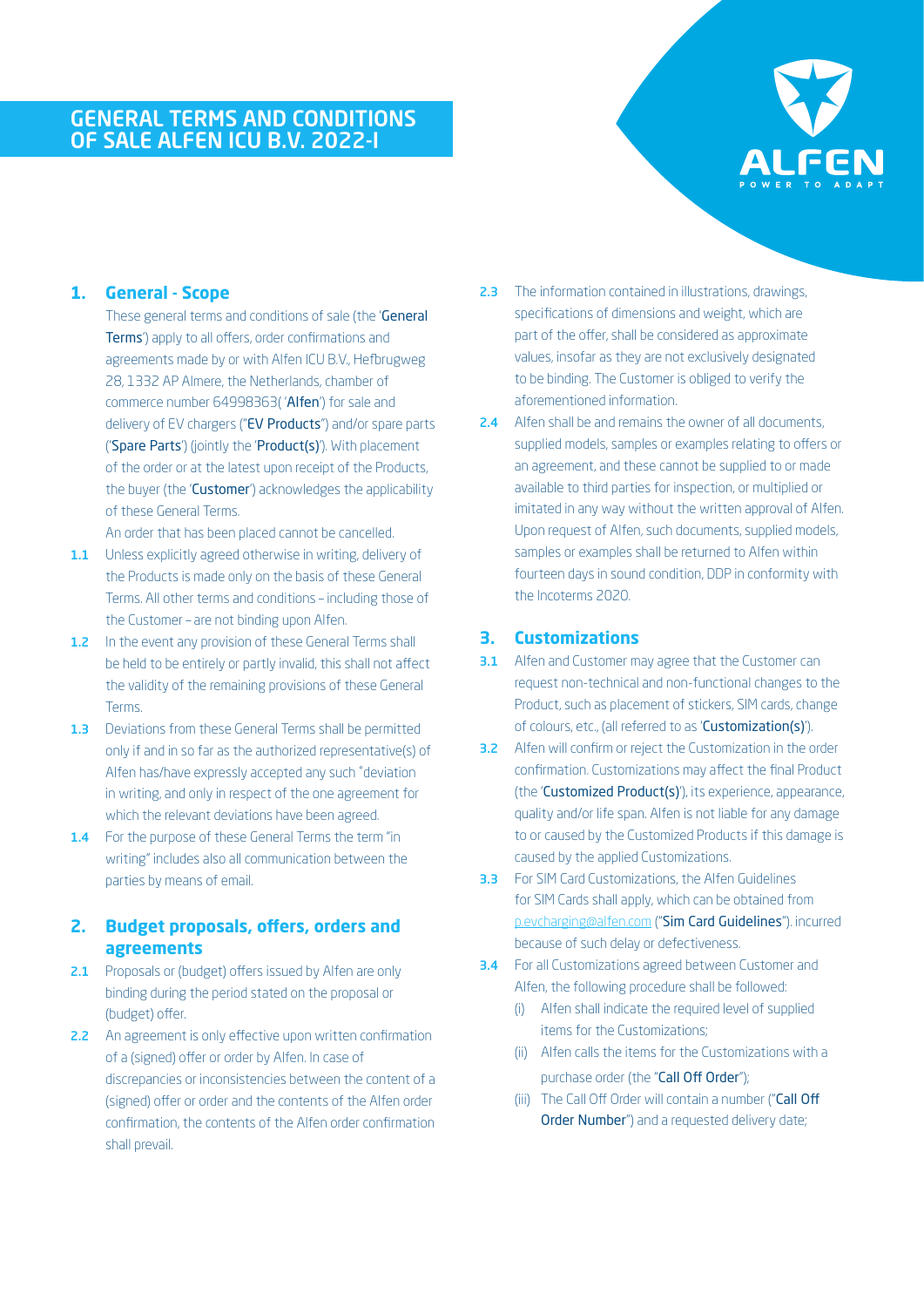- (iv) Customer shall inform Alfen within three (3) Business Days after the date of the Call Off Order of the delivery date for the Customization, in the absence of which the delivery of the Customizations shall take place on the requested delivery date (the "Customization Delivery Date");
- (v) Customer shall provide Alfen with the required items for the Customization DDP, Alfen at the address indicated in the Call Off Order free of charge before or on the Customization Delivery Date, whereby:
	- (a) The Call Off Order Number must be indicated on the packing slip of the Customization items and
	- (b) If SIM cards are part of the Customizations, the SIM card number must be displayed on the SIM card in a bar or QR code and all other Sim Card Guidelines shall be followed.
- **3.5** In the event that (i) the Customer changes the Customization after the date of the Alfen Order Confirmation or (ii) in case of delayed or defective delivery of Customization components, then all agreements on delivery time of the Product(s) shall be terminated and the Customer shall indemnify Alfen for any additional costs and expenses as well as for damages and losses incurred because of such delay or defectiveness.

#### **4. Webshop**

- 4.1 Alfen's Products can be ordered by the Customer via the Alfen webshop (the 'Webshop'). For the orders placed via the Webshop, an agreement is also only effective if the order is confirmed by Alfen through an order confirmation (not being a conformation for receipt of the order request).
- 4.2 The Webshop is made available to the Customer free of charge. Alfen does not guarantee a permanent, errorfree availability of the Webshop. In particular, and/or malfunctions.
- 4.3 Access to the Webshop is subject to the terms of use of the Webshop. If and as soon as the Customer uses the Webshop, the Customer agrees to these terms of use.

#### **5. Transport and shipping**

5.1 Unless agreed otherwise, deliveries are CIP (Customer address) in conformity with the Incoterms 2020. In case Alfen assists in any way with the unloading of the Products at the place of destination, the Customer will relieve Alfen from any responsibility or liability.

- **5.2** In accordance with the CIP (Customer address) Incoterms 2020, Alfen will arrange the transport of the Products, however the transport, shipping and insurance costs shall be borne by the Customer. Alfen will indicate such costs separately on the invoice.
- **5.3** In accordance with the CIP Incoterms 2020, the transport shall take place at the Customer's risk, even if the carrier has explicitly stipulated that all shipping documents must state that any and all damage resulting from the transport shall be at the expense and risk of the sender.

## **6. Delivery, delivery period, acceptance and Force Majeure**

- **6.1** Unless agreed otherwise, any agreed upon (delivery) dates will be delayed if:
	- (a) Customer requests changes to the Product after the date of the order confirmation;
	- (b) Alfen does not receive the payment (instalments) for the Products on the Due Date (as defined in article 7.2).
- 6.2 Delivery dates and delivery periods given in offers or order confirmations and/or other written correspondence are guidelines only and are never fatal. If – in deviation of the aforementioned – a firm delivery date is expressly agreed upon between parties and this firm delivery date is exceeded, Customer shall provide Alfen with a written notice giving Alfen the possibility to remedy the delivery within a reasonable period of at least 15 business days.
- 6.3 Partial deliveries are allowed.
- **6.4** As of the moment of delivery by Alfen in accordance with Clause 5.1, the Customer shall carry the full risk of the **Products**
- **6.5** Alfen may assign or subcontract (part of) its obligations under the Agreement to third parties
- **6.6** In the event that Alfen or one of its suppliers is hindered by reason of a Force Majeure situation, Alfen is entitled to extend the delivery date by an appropriate period. A **Force** Majeure event means any cause preventing Alfen or its (sub)suppliers from performing any or all of its obligations under the agreement which arise from or is attributable to acts, events, omissions or accidents beyond the reasonable control of Alfen and/or its (sub)suppliers. Such acts, events, omissions or accidents shall include without limitation: government intervention, shortages of energy or raw materials, delays or unavailability of supply of components, strikes, lockouts, lack of means of transportation and other unforeseen supply problems,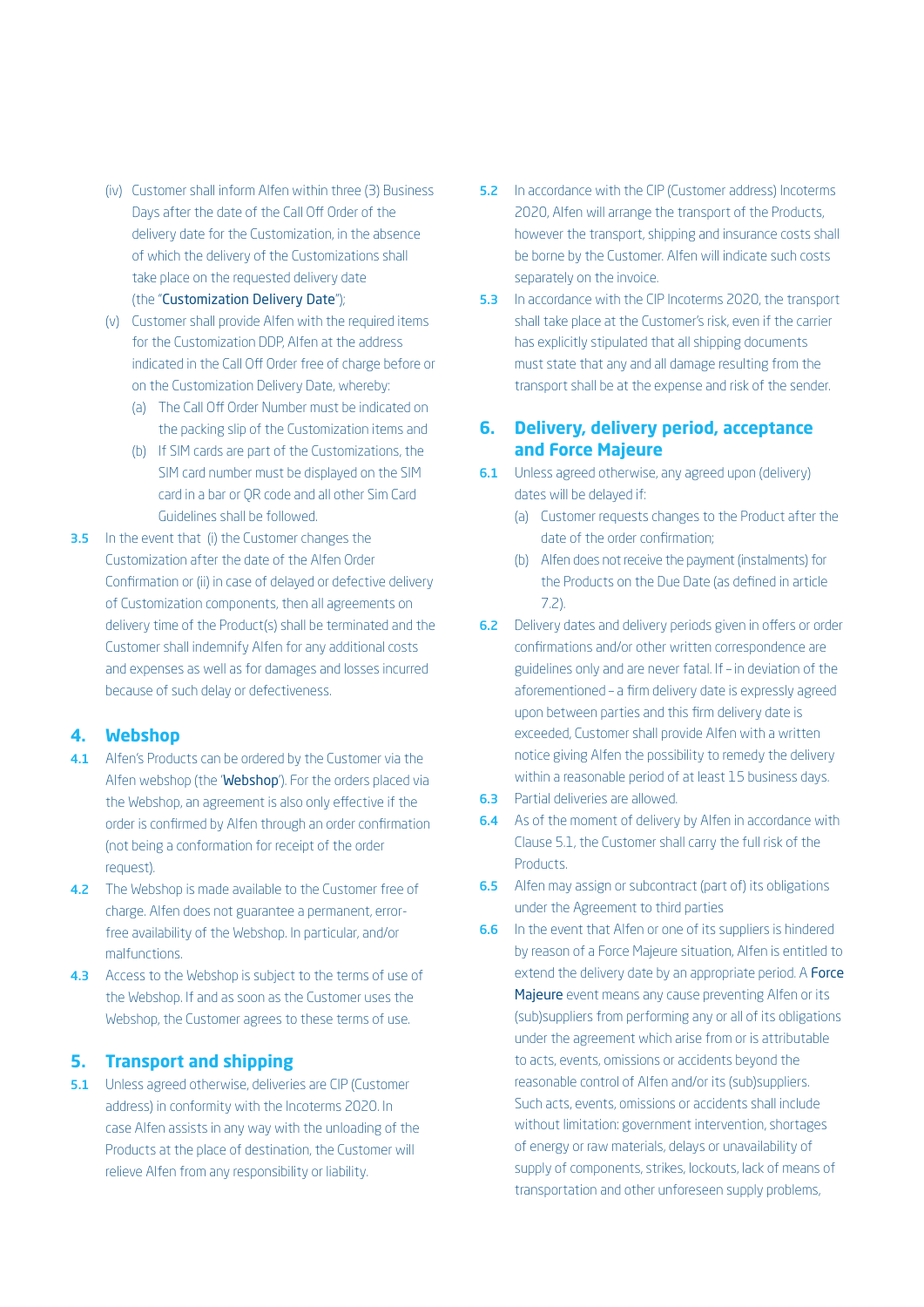insofar as they are beyond the control of Alfen. Alfen shall inform the Customer and ensure that any inconvenience for the Customer is kept to a minimum. In the event that the Force Majeure situation continues to exist for more than three months or as soon as it becomes evident that it shall continue to exist for more than three months, Alfen shall have the right to terminate the agreement, in whole or in part, insofar as it has not been carried out, and to claim payment for the parts carried out, without any obligation to pay damages to Customer.

**6.7** If Alfen has notified the Customer that the Products are ready and the Customer requests a delayed delivery, Alfen reserves the right to charge the costs related to the delayed delivery (including, but not limited to, storage and transport costs) to the Customer. In this case, Alfen is entitled to send the invoice to Customer as if the Products were delivered on the initially indicated delivery date.

#### **7. Prices and conditions of payment**

- 7.1 The prices to be paid by the Customer to Alfen for the Products are in euro's or in local currency based on the European Central Bank conversion rate with the euro per the date of the offer, exclusive of costs for transportation, Customizations, VAT and/or any other (import) charges.
- 7.2 Unless otherwise mentioned in the proposal, offer or order confirmation, payments have to be made according to the agreed payment conditions without setoff or any other form of deductions to the designated Alfen bank account within 14 days after the date of invoice (the "Due Date"). Payments are deemed to have been made at the time at which it is received on the Alfen bank account.
- 7.3 If Customer fails to pay an amount by the Due Date, Customer shall be in default without any further notice being required. In that event and notwithstanding any other rights and remedies Alfen may have, Alfen shall be entitled to (a) suspend the performance of all of its connected and ancillary obligations and (b) charge Customer (i) interest on all due and unpaid amounts from the Due Date of the unpaid invoice at a rate of 2% per month above the statutory interest for trade agreements (6:119a of the Dutch Civil Code) and (ii) statutory extrajudicial collection cost (in Dutch the "Wet Normering Buitengerechtelijke Incassokosten (WIK)"
- 7.4 If the parties have agreed on payment in instalments, Alfen has the right to suspend its activities related to the next instalment, if an invoice related to a previous instalment has not been paid on the Due Date.

In this case, all possible agreed upon delivery times for deliveries will lapse.

- 7.5 Discount agreements will be completely terminated automatically as soon as a default in payment occurs (also in the case of partial payments) and/or if all other due payments have not been made by the time of receipt of the discounted invoice amount, at the latest.
- 7.6 Complaints may not lead to a suspension or a delay in payment.
- 7.7 Alfen is with immediate effect after prior written notice - entitled to increase the price of the Products if the cost price for certain factors has been increased. These factors include, but are not limited to: raw materials, components and auxiliary materials for the Products, wages, salaries, social security contributions and governmental measures or changes in any applicable laws, rules or regulations.
- 7.8 Alfen is also entitled with immediate effect after prior written notice - to increase the price of the Products in case of a delay of the delivery times and delivery dates which is not attributable to Alfen.
- 7.9 Unless specifically agreed, the price shall not include import duties, levies and taxes, fees or other charges or costs which are necessary to carry out the Agreement, which charges, costs and expenses shall be reimbursed separately to Alfen.

#### **8. Obligations of the Customer**

- 8.1 Notice of defect of components or Customizations delivered by the Customer will be made by Alfen as soon as the defect is evidential within a normal course of business. The Customer herewith waives the objection of a late notification of defects.
- 8.2 In case of delayed or defective delivery or deficient quality of such components, all possible agreed upon delivery times will end and the Customer shall indemnify and hold harmless Alfen for any additional costs and expenses as well as for damages and losses incurred because of such delay, deficiency or defectiveness. In these events, Alfen is entitled at its discretion to interrupt the manufacturing process until receipt of components in proper form and adequate quality.
- 8.3 The Customer shall at all times take care of installation of the Products and at its own expense and risk guarantees that:
	- (a) all licenses and permits required and necessary for the execution of the agreement and the delivery and installation of the Products are present;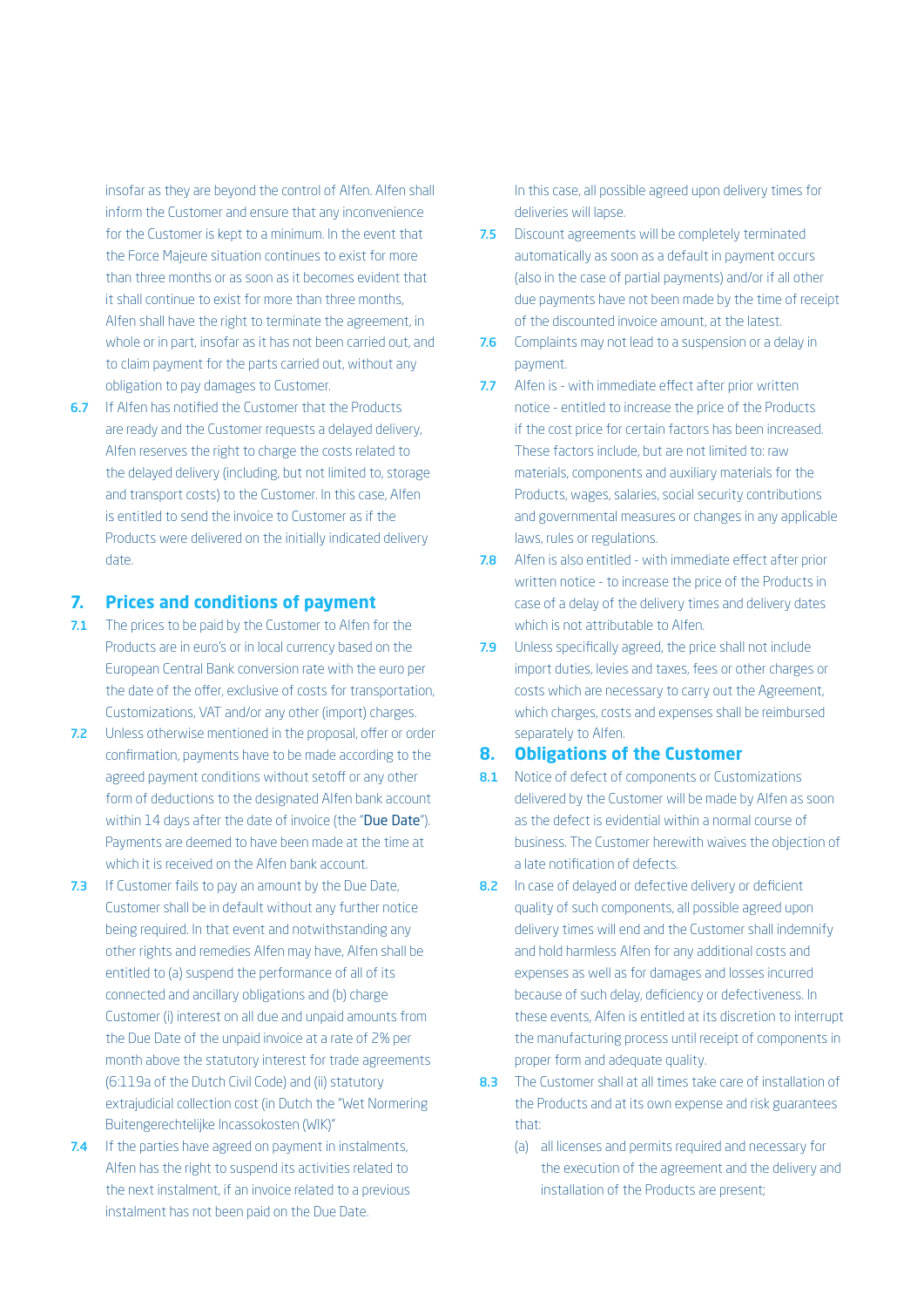- (b) all local, regional and national regulations regarding planning have been complied with;
- (c) the Customer will act in accordance with all applicable laws and regulations, including, but not limited to those relating to recycling.
- 8.4 Damages and expenses resulting from failure to (timely) comply with conditions contained in the previous article, will be for the account and risk of the Customer

### **9. Intellectual property and other protected rights**

- 9.1 Where Products are manufactured on the basis of ideas, proposals, models, drawings, Customizations or samples of the Customer, the Customer guarantees that no protected rights of third parties are breached. In any legal proceedings relating to the (alleged) infringement of patent rights, trademark rights, protection of designs, trade secrets or copyrights of third parties, the Customer will indemnify and hold harmless Alfen from all (damage) claims of third parties and resulting costs. The Customer will participate in or take over legal proceedings immediately if Alfen asks Customer to do so.
- 9.2 All ideas, inventions, designs and samples, works protected by copyright, patents, design rights, trademarks, copy rights and trade secrets and all knowhow or other intellectual property related to Products manufactured by Alfen or generated within the execution of an agreement, and all techniques applied by Alfen to manufacture and design the Products, preliminary to or upon processing of an order, shall always remain or become as the case may be the exclusive sole (intellectual) property of Alfen.

### **10. Firmware**

- 10.1 Integrated software (the 'Firmware') may be installed on Products delivered by Alfen. For some Products delivered by Alfen, it is possible that the Customer – against payment – uses Alfen's so-called 'ICU Connect' solutions ('ICU Connect'). The Firmware and the ICU Connect solutions are subject to copyright and other intellectual property rights of Alfen or its licensors. No intellectual property rights are transferred to the Customer. The Customer guarantees Alfen and its licensors that the Customer will not violate any of these rights.
- 10.2 Access to ICU Connect is subject to terms of use ([ACE - ICU Connect User Terms.pdf\)](https://alfen.com/media/663). The Customer and third parties gaining access to ICU Connect via the Customer as far as allowed and applicable, (the 'User(s)'), must strictly adhere to the terms of use for ICU Connect

at all times. If and as soon as the Customer or a User uses ICU Connect, the Customer respectively the User agrees to these terms of use.

### **11. Confidential information and confidentiality**

- 11.1 The Customer shall observe confidentiality in respect of all information, specifications, business information and know-how concerning and provided by Alfen. Upon request of Alfen, the Customer shall return this information to Alfen, in sound condition within fourteen days, or destroy it.
- 11.2 Notwithstanding the confidentiality obligations of the parties, the Customer hereby agrees that Alfen may use the name of the Customer and general information about the project for publicity and reference purposes.

#### **12. Notice of defects**

- 12.1 The Customer is obliged to check the Products upon delivery for transport damage or any other form of damage. The Customer must give written notice ofvisible defects within three (3) days after delivery of the Products or within three (3) days after detection of the defect, by including a specific description of the nature of the defect. In accordance with the carry in warranty applicable to the EV Products ([Alfen Carry-In Warranty-EN.pdf\)](https://alfen.com/media/710) or upon the request of Alfen, the Customer is obliged to send the defective Product to the Alfen factory, DDP in conformity with the Incoterms 2020.
- 12.2 If Products are manufactured based on instructions of the Customer, warranty for the efficiency/operability and warranty of fitness of the Products for a specific purpose are expressly excluded. Any warranty in relation to parts for the Products delivered by the Customer is expressly excluded.
- 12.3 Disputes between the Customer and Alfen regarding quality, delivery or any other complaint submitted by the Customer shall not entitle the Customer to suspend payment.
- 12.4 Returning defective Products is only allowed after the prior written approval of Alfen. In case Products are to be returned such return shall be at the risk and cost of the Customer (DDP in conformity with the Incoterms 2020). Acceptance of the returned Products or Alfen's examination of the defect does not entitle Customer to any claims or legal consequences. Alfen does not warrant any fitness for purpose or suitability for a specific use whatsoever.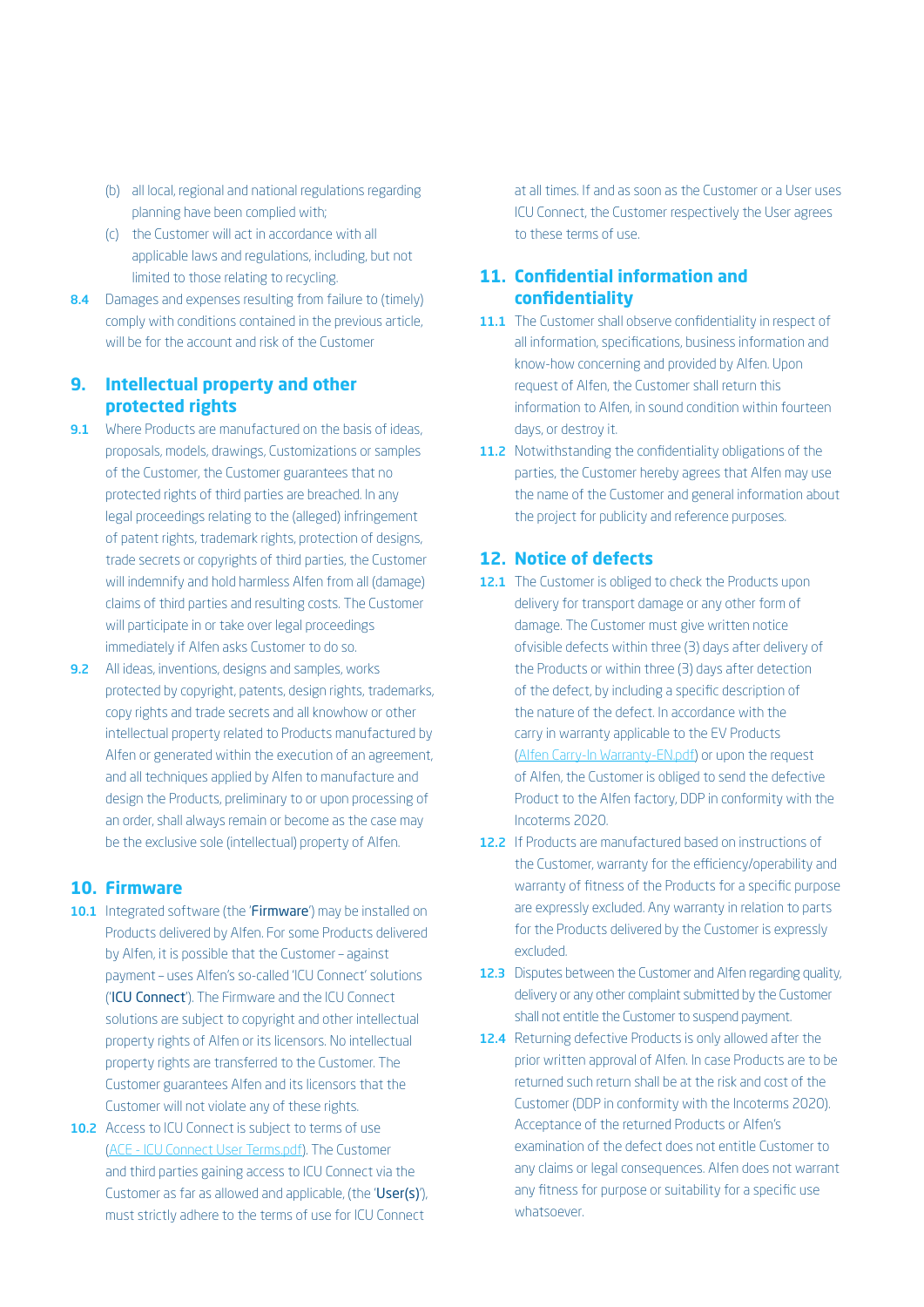#### **13. Warranty and liability**

- 13.1 Alfen warrants that all EV Products will be new and free from defects for a period and under the conditions as stated in the Alfen carry in warranty EV Products ([Alfen Carry-In Warranty-EN.pdf](https://alfen.com/media/710)). Any costs incurred outside the repair or replacement of the EV Products will be charged separately to the Customer (if applicable: travel costs, man-hours, transport, installation, removal, etc.).
- 13.2 Customer may expect the Spare Parts supplied by Alfen to perform in accordance with reasonable expectations for a period of six months from the date of delivery.
- 13.3 Alfen's liability under or in connection with an agreement, and the Products sold thereunder, shall be limited to 50% of the value of the Product in the order confirmation/ the agreement, whether such liability arises under the agreement (including penalties or indemnities), tort (including negligence), equity, under statute, or otherwise.
- 13.4 Alfen shall not be liable for any loss or damage of profits, evenues, use, production, contracts, goodwill, corruption of software, data or information, or for any indirect, special or consequential loss or damage whatsoever in whichever form.
- 13.5 Customer is obligated to indemnify and hold harmless Alfen for and from all claims of third parties for compensation of damages in connection with the delivered Products.

### **14. Retention of title**

- 14.1 Until Customer has fulfilled all financial obligations towards Alfen, including interest and costs, Alfen retains ownership to the Products. It is the duty of the Customer to store and control the Products with appropriate care.
- 14.2 In the event of resale, Customer hereby assigns to Alfen all claims or debts including all ancillary rights and collateral security, accruing to Customer in respect of his customers and the resold Products, and Alfen hereby accepts such assignment. The Customer, upon demand, shall disclose to Alfen the names and addresses of his customers as well as the accounts receivable and amounts due resulting from such sales. Unless revoked by Alfen and without prejudice to Alfen's sole title in the assigned receivables, the Customer may collect the receivables assigned to Alfen in his own name, but for the account of Alfen.

### **15. Termination, legal succession and assignment**

- 15.1 In case of a cancellation or termination of the agreement by the Customer, Alfen is entitled to compensation of the total value of the agreement, including the calculated profit. In case of a rightful cancellation by the Customer on the basis of article 15.2 (a), Alfen is entitled to reimbursement of the costs Alfen has made up and until the moment of cancellation.
- 15.2 Both parties have the right to cancel the agreement in the following cases only:
	- (a) there is a deliberate or gross failure in the fulfilment of material obligations under the agreement by the other party, and this failure is not remedied within a reasonable period given in writing by the affected party; or
	- (b) the other party ceases or threatens to cease carrying on its business, becomes insolvent, files an application for bankruptcy, enters into a composition with its creditors or goes into liquidation.

Orders are binding also on the legal successor of the Customer or Alfen. The rights and obligations as determined in the agreement and these General Terms may not be assigned by either party without the prior written consent of the other party, which consent shall not be unreasonably withheld or delayed. The aforementioned will not apply in case of assignment to legal successor(s). Such an assignment will be valid upon the notification to the other party in writing.

#### **16. Export**

If the Customer exports (parts of) the Products, the Customer undertakes to observe all applicable national and international export regulations and shall indemnify Alfen against all claims of third parties in connection with these export regulations.

#### **17. Personal data**

17.1 If the Customer receives personal data from Alfen within the context or performance of the agreement, regarding which the Customer qualifies as a processor, the Customer guarantees that the Customer complies with the General Data Protection Regulation and all other applicable laws and regulations regarding data protection (the 'GDPR'). In that case, parties will make